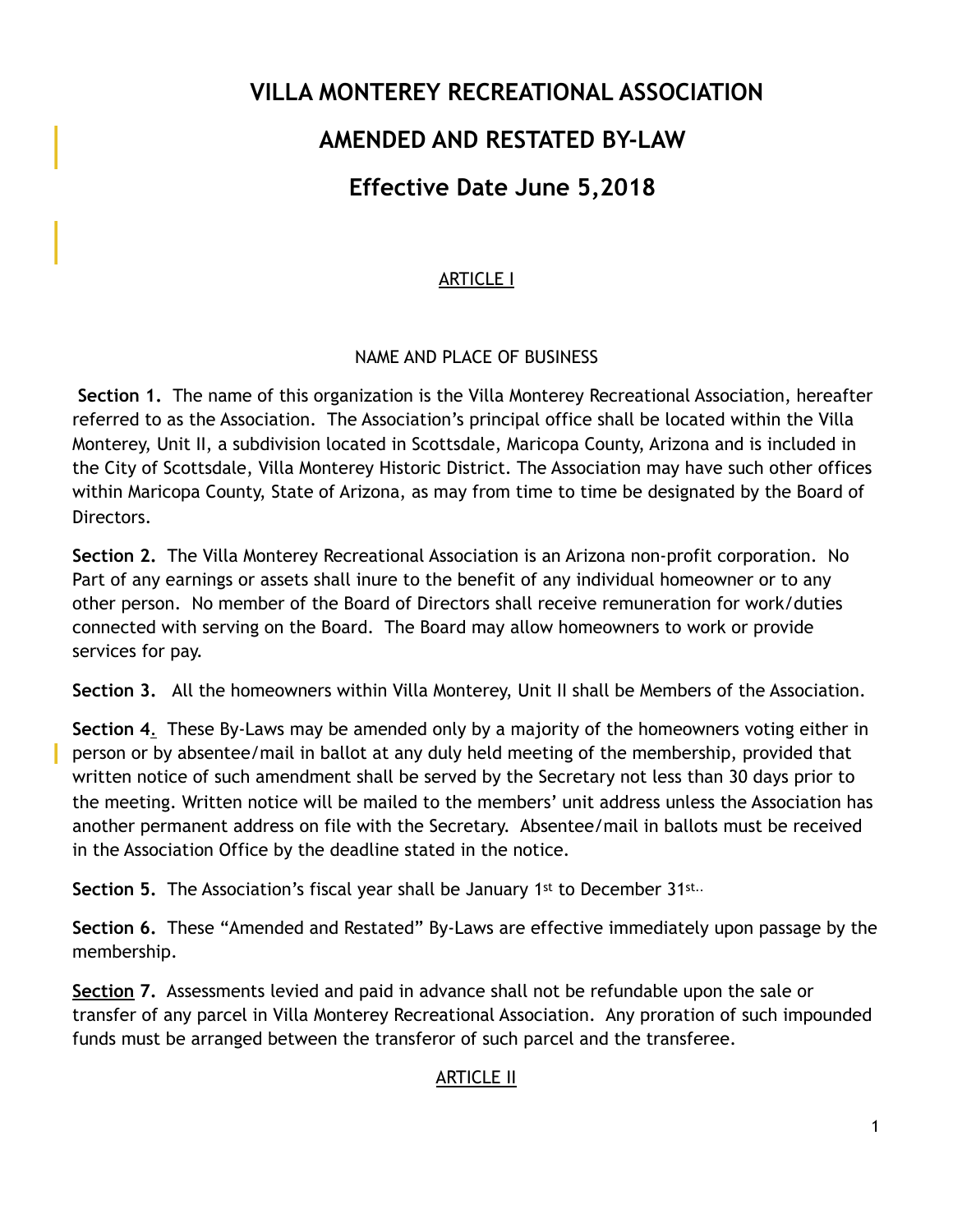## PURPOSE OF THE ASSOCIATION

**Section 1.** The Association shall provide for the establishment of a Board of Directors, herein after referred to as the Board, which shall be the governing body of Villa Monterey Recreational Association. The Board shall establish the rules and regulations that govern the maintenance, appearance and operation of the common areas owned by the Association. The Board shall have the fiscal management of all Association funds. The Board shall have the responsibility of overseeing the management of the Association.

**Section 2.** The Association shall provide for the establishment/enforcement of restrictions and other covenants that shall control the use, maintenance, and condition of the properties within Villa Monterey Recreational Association.

## ARTICLE III

## MEMBERSHIP

**Section 1.** The owner of record for each lot/unit in Villa Monterey Recreational Association shall be a voting member of the Association. Only one vote per lot/unit.

**Section 3-2.** Qualification for membership has previously been documented as follows: Recorded January 12, 1962, in docket 3390, page 337; amended by Addendum recorded May 31, 1962, in docket 4162, page 581; Amendment recorded January 31, 1962, in docket 4011, page 221. All in the office of the Maricopa County Recorder.

**Section 4-3.** A Homeowner has the following rights of membership: One vote per lot/unit; attendance at the Annual or special meeting; participation in committee activities; one copy of the annual financial report; and full use of the recreation area of Villa Monterey Recreational Association, subject to the rules and regulations.

**Section 5-4.** Residency in Villa Monterey Recreational Association is age restricted, as set forth in the Association's Declaration.

# ARTICLE IV

## MEETINGS – MEMBERSHIPS

**Section 1.** An annual meeting of the homeowners shall be held at a date and time during the first quarter of each year, as determined by the Board. The Annual meeting and all other special meetings of the homeowners shall be conducted at 7701 E. Coolidge Street unless otherwise specified in the mailing notice. Every year a slate of three or more Directors shall be voted upon by the membership.

**Section 2.** Special meetings of the voting homeowners for any purpose or purposes, may be called by the President and shall be called by the President and Secretary at the request in writing of either a majority of the Board of Directors or 10% of those lots/units authorized to vote. Such request shall state the purpose or purposes of the proposed meeting, and the business transacted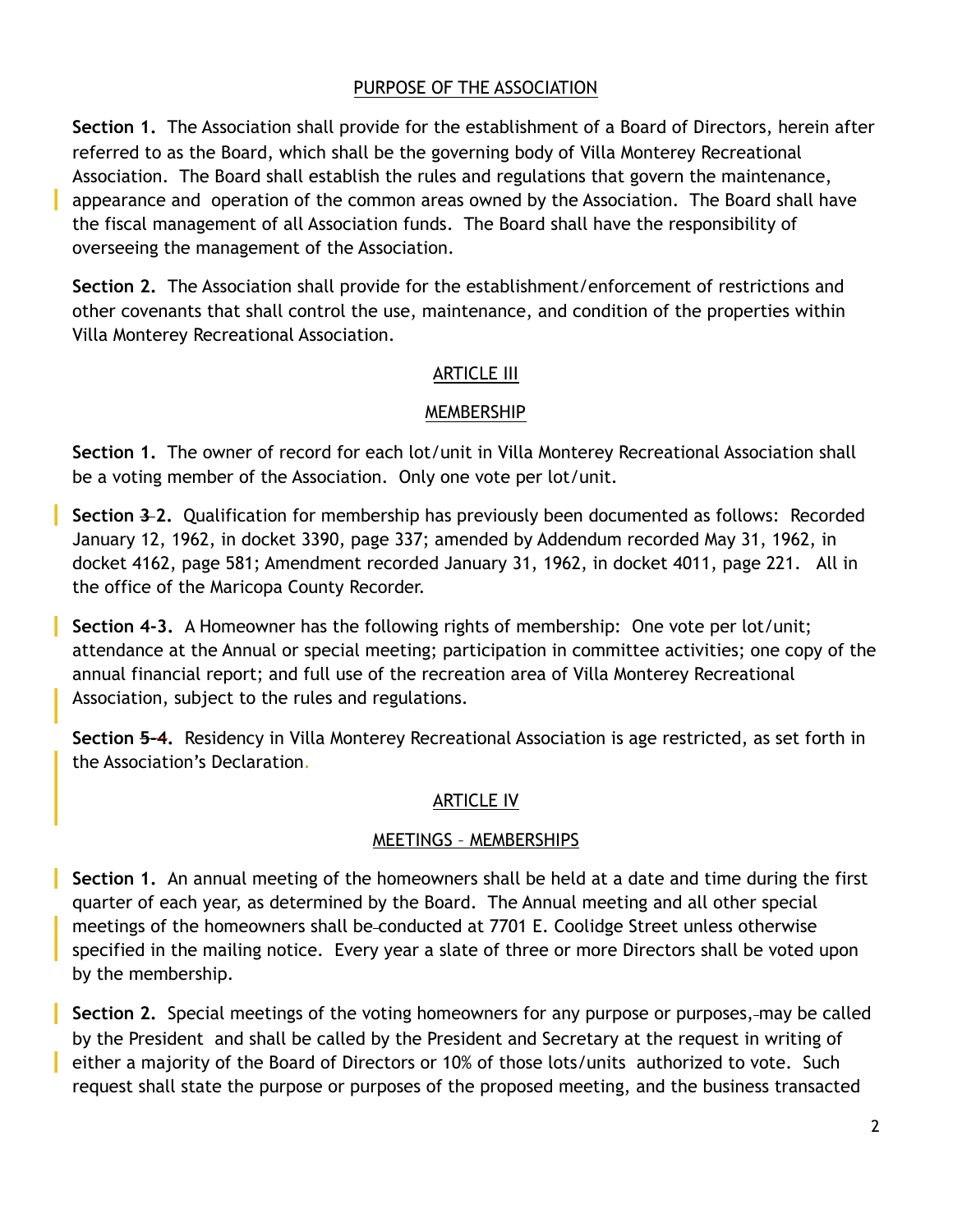shall be confined to the purposes stated in the call. At such special meeting no action binding upon the homeowners may be taken unless a majority of those voting in person or by proxy mail in ballot approve such action.

H

**Section 3.** Written notices of all annual and special meetings of the Members shall be mailed by the Secretary of the Association not less ten nor more than fifty (50) days prior to the day of the meeting. All notices shall state the place, date, and hour of the meeting and shall contain a brief description of the matters to be submitted to the members. Deposit in the mails of a notice addressed to the homeowner at their Villa Monterey Recreational Association address or a permanent address on file with the Secretary shall constitute full compliance with the notice requirements of this section.

**Section 4.** Voting may be done in either in person or by absentee mail in/ ballot. All absentee ballots must be received by the date and time specified. No vote, whether cast in person or by mail in ballot shall be counted if the homeowner is delinquent in the dues or assessments, or has been informed of a default in complying with any requirements in the Declaration of Restrictions. Tallying and recording of votes shall be done by two inspectors of Election appointed by the Board of Directors prior to the Annual meeting, neither of whom shall be a member of the Board or a candidate for election to the Board.

**Section 5.** All matters voted upon by the members shall be decided by a majority of those present in person or by absentee/mail in ballot, except as otherwise provided by state statute or by these By-Laws.

Section 6. At any meeting of the Members, the presence in person or by absentee/mail-in ballot of at least ten percent (10%) of the membership shall constitute a quorum.

# ARTICLE V

## BOARD OF DIRECTORS

**Section 1.** The Board of Directors shall have supervision, control and direction of the affairs of the Association, shall determine its policies or changes therein within the limits of the By-Laws, shall actively prosecute implement its purposes and shall have discretion in the disbursement of its funds. It may adopt such rules and regulations for the conduct of its business as shall be deemed advisable, and may, in the execution of the powers granted, appoint such agents as it may consider necessary. The Board of Directors shall consist of seven (7) representatives. Only owners of record are eligible to be Directors of the Association .

 A Director shall serve a term of two (2) years and no more than three (3) consecutive terms of office. If a Director serves three (3) terms in office, he/she shall wait a period of twelve (12) months before being again eligible for Board Membership.

 At all meetings of the Board, a majority of the Directors present either in person or electronically, where all parties can hear and speak to each other, shall constitute a quorum for the transaction of businessA Director has the right to one (1) vote on all matters properly placed before the Board.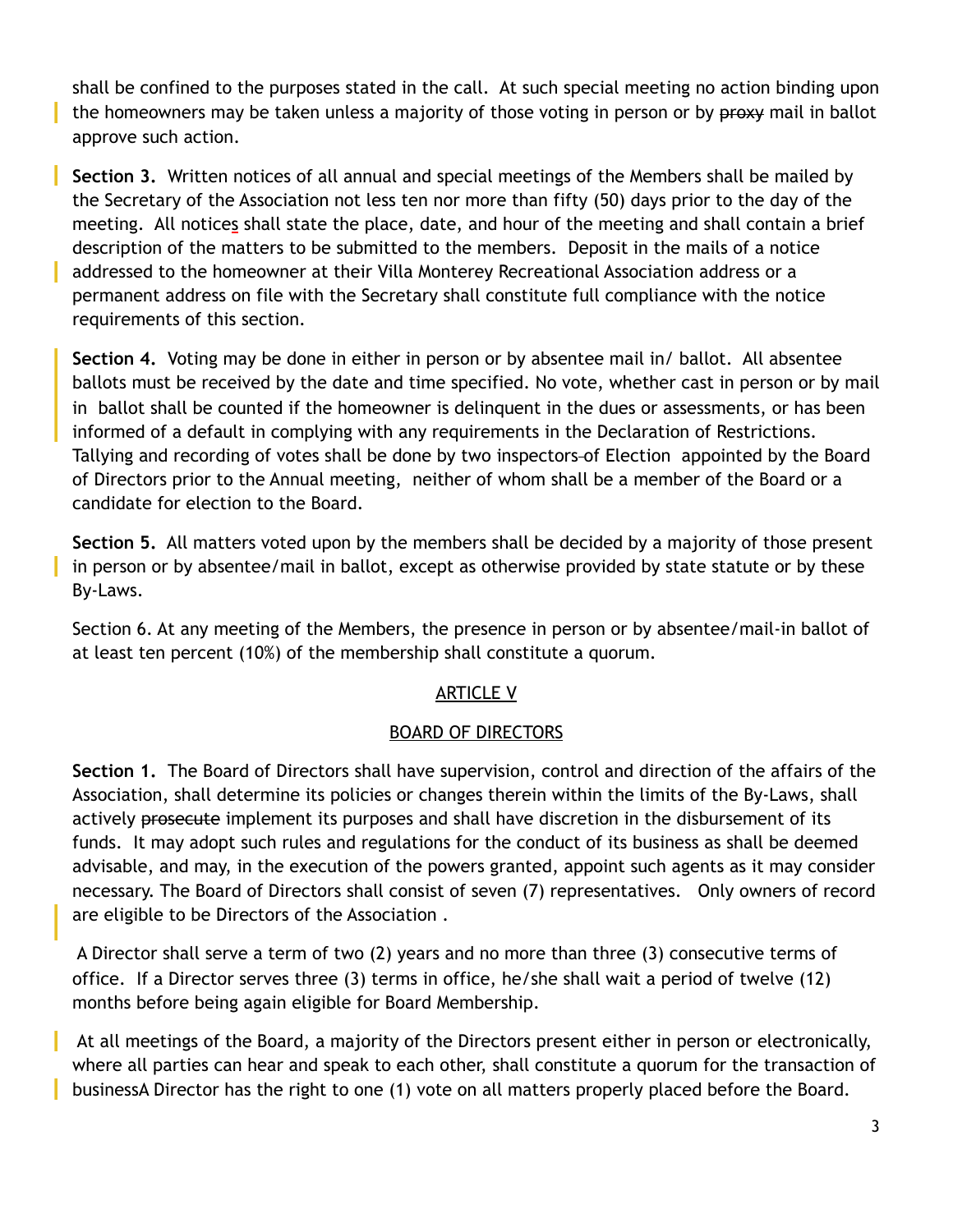An elected Director of the Association may only be removed from his/her position in accordance with A.R.S. Section 33-1813, as the same may be amended from time to time. A vacancy shall exist when a Director is absent without valid excuse from his/her post for three (3) consecutive Board meetings in person or electronically, if approved by a majority of Directors present. If a vacancy exists among the Directors from resignation, death or otherwise, a replacement shall be appointed within sixty (60) days by the remaining Directors for the unexpired term of such Director.

Section 2. Notice of all meetings of the Board (regular or special) shall be given to the members at least forty-eight hours in advance of the meeting by newsletter, conspicuous posting or any other reasonable means as determined by the Board, unless emergency circumstances exist which require action by the Board before notice can be given. In the event that emergency circumstances arise, an emergency meeting of the Board may be called to discuss business or take action that cannot be delayed for the forty-eight hours required notice. At any emergency meeting called by the Board, the Board may only act on emergency matters. The minutes of the emergency meeting shall state the reason(s) necessitating the emergency meeting and the minutes shall be read and approved at the next regularly scheduled meeting of the Board.

**Section 3.** Each member of the Association is entitled to one (1) ballot per election. In preparing the ballot, candidates' names shall be placed in alphabetical order. At the conclusion of the voting, the candidates with the most votes, up to the number of vacant board positions, shall become the new Directors and begin serving a two-year term. In the event that a tie breaker is necessary to determine the outcome of a board election, the outgoing board, by majority vote, shall break the tie.

**Section 4.** It is the responsibilities of Directors to elect a President, Vice-President, Secretary, and Treasurer and to conduct other business that may properly come before the board.

**Section 5.**The first meeting of the new Board of Directors shall be called by the President of the preceding Board within ten (10) days after the Annual meeting of the homeowners to elect officers and conduct business. Thereafter, regular meetings of the Board may be held at such time and place as shall be determined by a majority of the Directors. If, at any meeting of the Board, there shall be less than a quorum present in person or electronically (where people can hear and speak to one another), no business shall be transacted. If another meeting is scheduled, notice will be given to the membership via written posting at the pool Ramada.

**Section 6.** Special meetings of the Board shall be called by the President or by the Secretary upon the filing with the President or Secretary of a request by at least three (3) Directors. Notice of the time and place of any such meetings shall be given by the President or Secretary to each Director personally, by mail, email, or electronically, at least three (3) days prior to the date designated for such meeting.

**Section 7.** The Directors shall arrange to have the financial records of the Association audited annually by a qualified person appointed as an Independent Auditor. All financial and other records of the Association, with the exception of any records that may be withheld from disclosure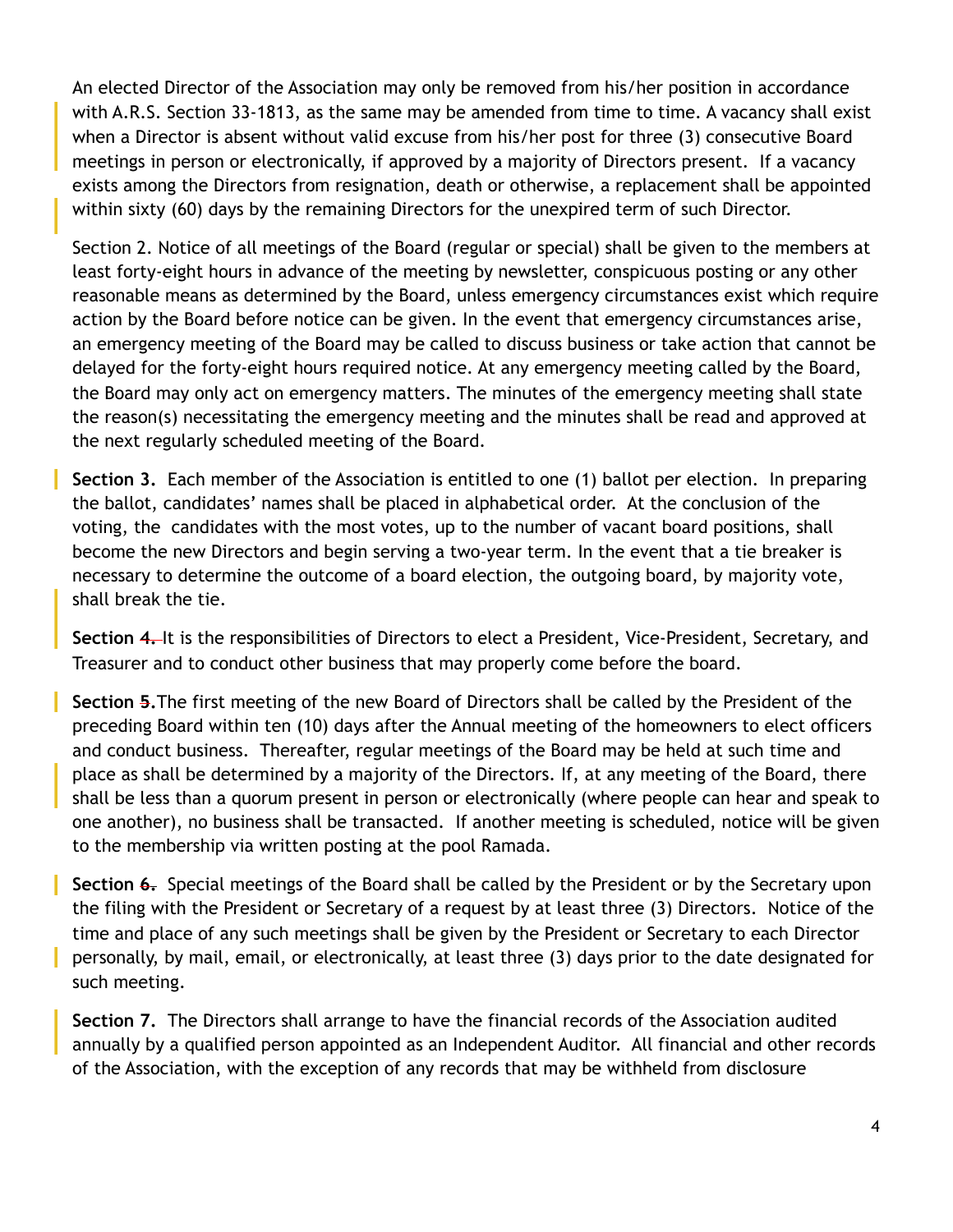pursuant to Arizona law, shall be made reasonably available for examination in accordance with A.R.S. Section 33-1805, as the same may be amended from time to time.

**Section 8.** Directors shall not receive any compensation for their services as Directors, but the Board may authorize reimbursement of expenses incurred in the performance of their duties.

## ARTICLE VI

## OFFICERS

**Section 1.** The elected officers of the Association shall consist of a President, Vice-President, Secretary, and Treasurer. All officers shall serve one (1) year terms. Any officer may serve additional terms if selected by the Directors.

**Section 2.** The President shall: be the Chief Executive Officer of the Association and shall have general management and superintendence of the affairs of the Association; preside at all meetings of the voting homeowners and of the Board of Directors. In all cases where the duties of the other officers are not specifically prescribed by the By-Laws, or rules and regulations of the Board, the President may prescribe such duties. He/she shall and may perform any and all duties pertaining to the office of President or conferred or imposed upon the President by the By-Laws, or by the Board of Directors. The President has the authority to sign with the Vice-President/ Secretary/ Treasurer all authorized contracts approved by the Board of Directors to manage and maintain the common areas and community affairs.

**Section 3.** The Vice-President shall: acts in place of the President in the event of his/her absence or disability and shall perform such other duties as prescribed by the Board of Directors.

**Section 4**. The Secretary shall: act in the place of the President or Vice-President in the event of their absence or disability. He/she will also keep Association minutes of meetings and see that all notices are duly given in accordance with the provisions of these By-Laws or as required by law. The Secretary will keep as registrar the post office address of each member which shall be furnished to the Secretary by such members. In general perform all the duties incident to the office of Secretary and such other duties as may from time to time be assigned by the Board of Directors. Keep in safe custody the seal of the Association and when authorized by the Board, affix it when required to any instrument.

**Section 5.** The Treasurer shall: have charge and custody of and be responsible for all funds and securities of the Association. The moneys of the Corporation shall be deposited in an FDIC insured bank or trust company in the name of the Association as the Board of Directors shall designate. The Treasurer shall receive, deposit and give receipts for moneys due and payable to the Association. He/she shall prepare a report for each Director's meeting as well as the Annual Meeting showing the financial condition of the Association.The treasurer shall furnish at the expense of the Association, appropriate Directors' and officers' Insurance approved by the Board in such sum as the Board shall prescribe. In general the treasurer shall perform all the duties incident to the office of Treasurer and such other duties as may from time to time be assigned to him/her by the Board of Directors. ARTICLE VII